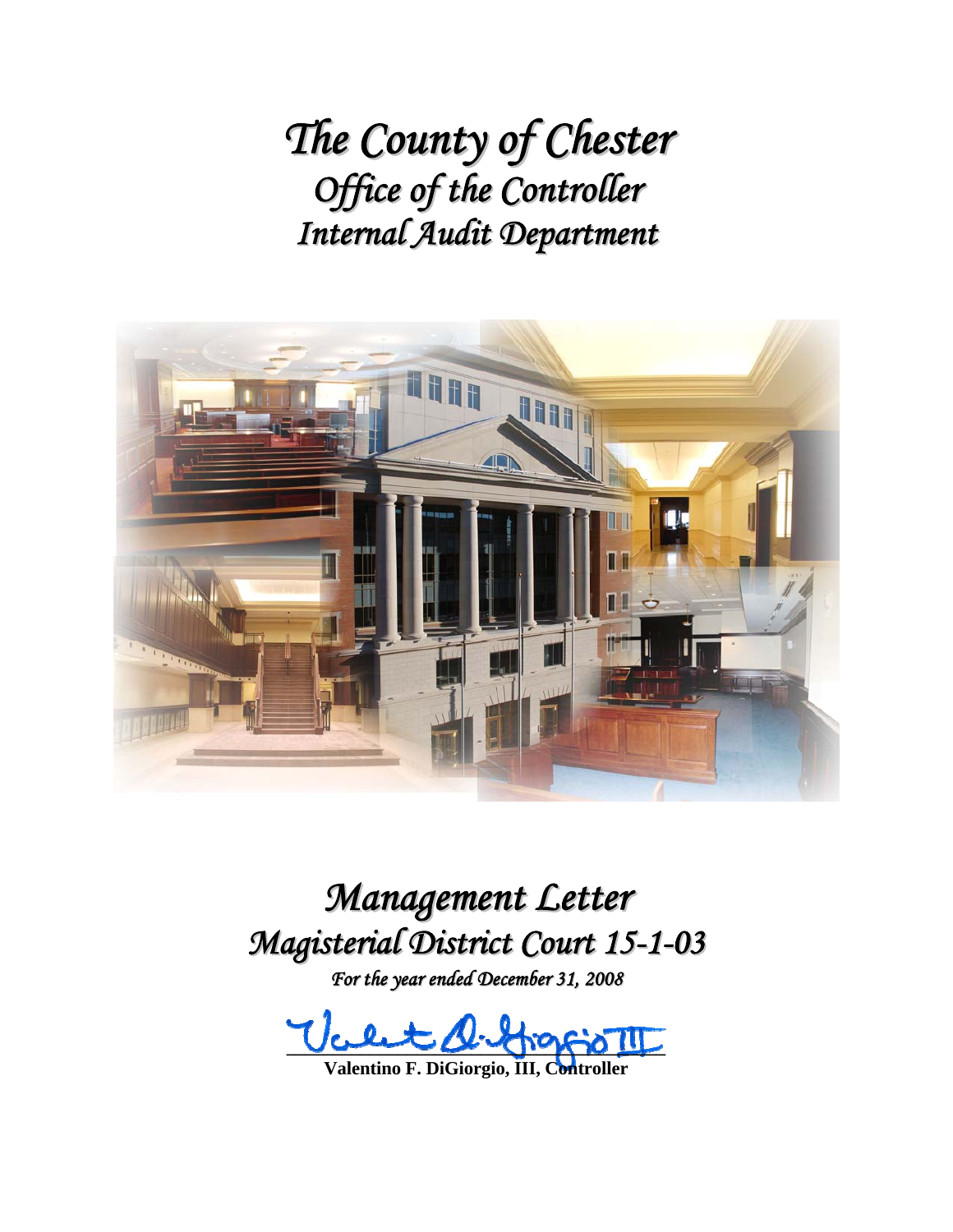### **To: Patricia Norwood-Foden Minor Judiciary Administrator**

### *Introduction*

On August 18, 2009, Internal Audit completed an audit of Magisterial District Court 15-1-03 (*District Court*). Gretchen W. Sohn, CIA, was the auditor-in-charge. Internal Audit is required by County Code to review district courts annually to ensure compliance with policies and procedures mandated by the Administrative Office of Pennsylvania Courts and/or District Justice Administration and to assess their overall internal control structure. The scope of our audit included a review of the following:

- Cash and Petty Cash
- Undisbursed Funds
- Cash Receipts
- Manual Receipts
- Cash Disbursements
- Voided Transactions
- Overall Compliance.

We conducted our audit in accordance with generally accepted auditing standards and standards applicable to financial audits contained in *Government Auditing Standards* published by the Comptroller of the United States. We have also issued our Independent Auditor's Report on Compliance and Internal Control over Financial Reporting concurrent with this Management Letter. Disclosures and other information in that Report (also dated August 18, 2009) should be considered in conjunction with this Management Letter.

#### *Executive Summary*

The management and staff of the *District Court* are, in all material respects, in compliance with policies and procedures set forth by the Administrative Office of Pennsylvania Courts and directives imposed by District Justice Administration. Also, Internal Audit noted no significant deficiencies or material weaknesses in the overall internal control structure.

Internal Audit did note several matters of a lesser significance involving compliance with policies and procedures that have been included within this Management Letter. We would like to commend the management and staff of the *District Court* for the hard work performed to continually improve the overall conditions in the court.

Internal Audit would also like to thank the management and staff of the *District Court* for their cooperation and assistance during the course of this audit.

We have provided herein a copy of our "Audit Findings" and "Recommendations" for your review and comment. Please feel free to contact our office at (610) 344-6797 should you have any questions or concerns.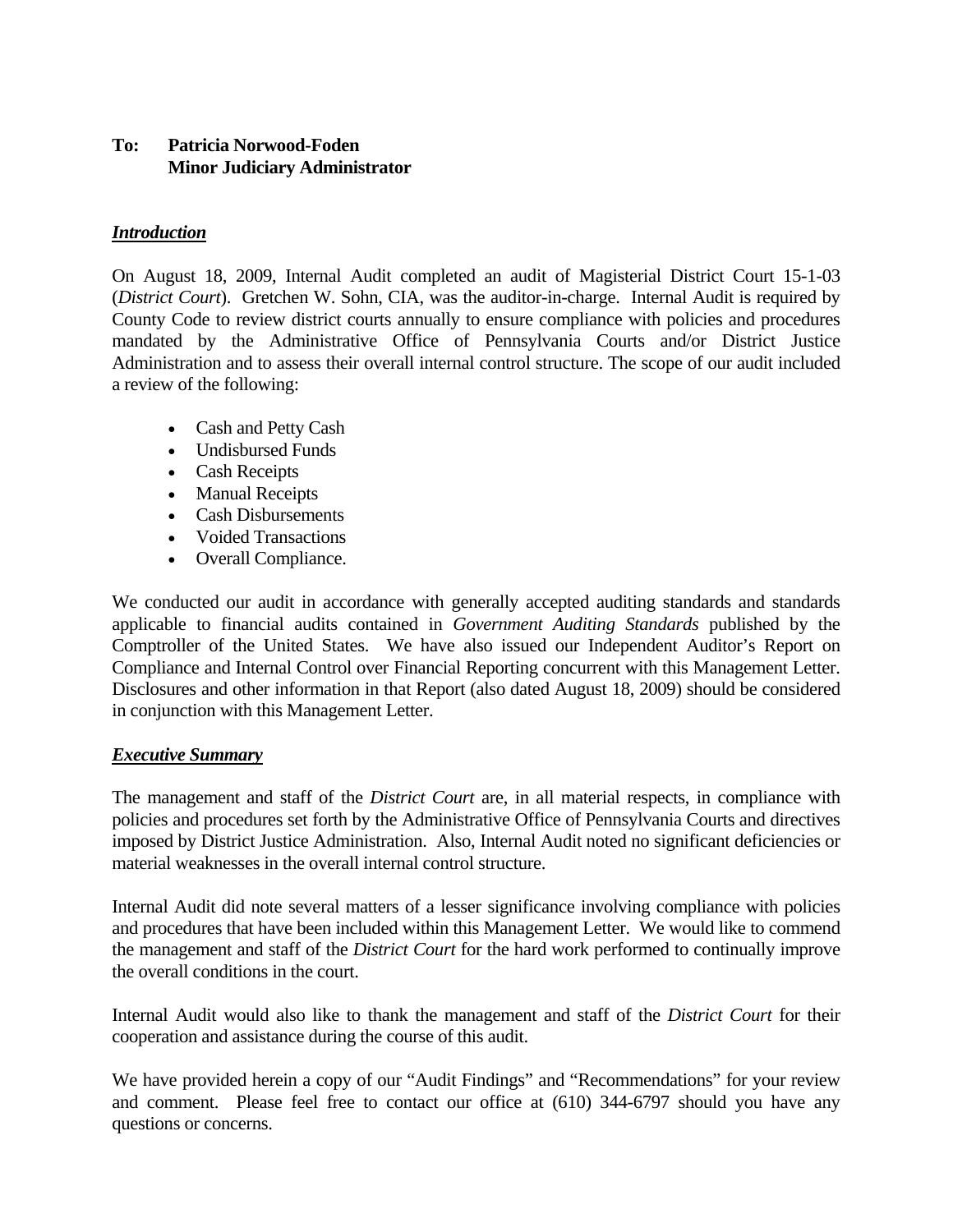## **COUNTY OF CHESTER**

# **MAGISTERIAL DISTRICT COURT 15-1-03**

# **FINDINGS AND RECOMMENDATIONS**

# **FOR THE YEAR ENDED DECEMBER 31, 2008**

# **I. COMPLIANCE WITH POLICIES AND PROCEDURES**

In order to test compliance with all applicable policies and procedures, Internal Audit selected a statistical sample of 25 case files out of a total population of 5,249 case files created in 2008. In addition, we performed other related tests of cash receipts, cash disbursements, manual receipts, undisbursed funds, and voided transactions. Sample size for the tested areas was determined through a risk assessment analysis based on the results of the *District Court's* prior year audit and current year case load. We believe the results of our tests are representative of the entire population on the basis of accepted audit sampling principles.

#### Finding 1: Overall Compliance:

Internal Audit noted the following:

- In 2 instances, the  $2<sup>nd</sup>$  DL-38 was not issued and sent to the Commonwealth for a traffic citation.
- In 1 instance, the  $1<sup>st</sup>$  DL-38 and the warrant were not issued in a timely manner for a traffic citation.
- In 1 instance, a warrant was not recalled after 60 days of issuance.

#### Recommendation

Internal Audit recommends that the *District Court* staff adhere to the procedures regarding the issuance of DL-38's and warrants as outlined in the District Justice Automated Office Clerical Procedures Manual. Per the AOPC procedures, warrants are to be recalled 60 days of the issuance date.

#### *Auditee Response*

Management concurs with the findings and recommendations.